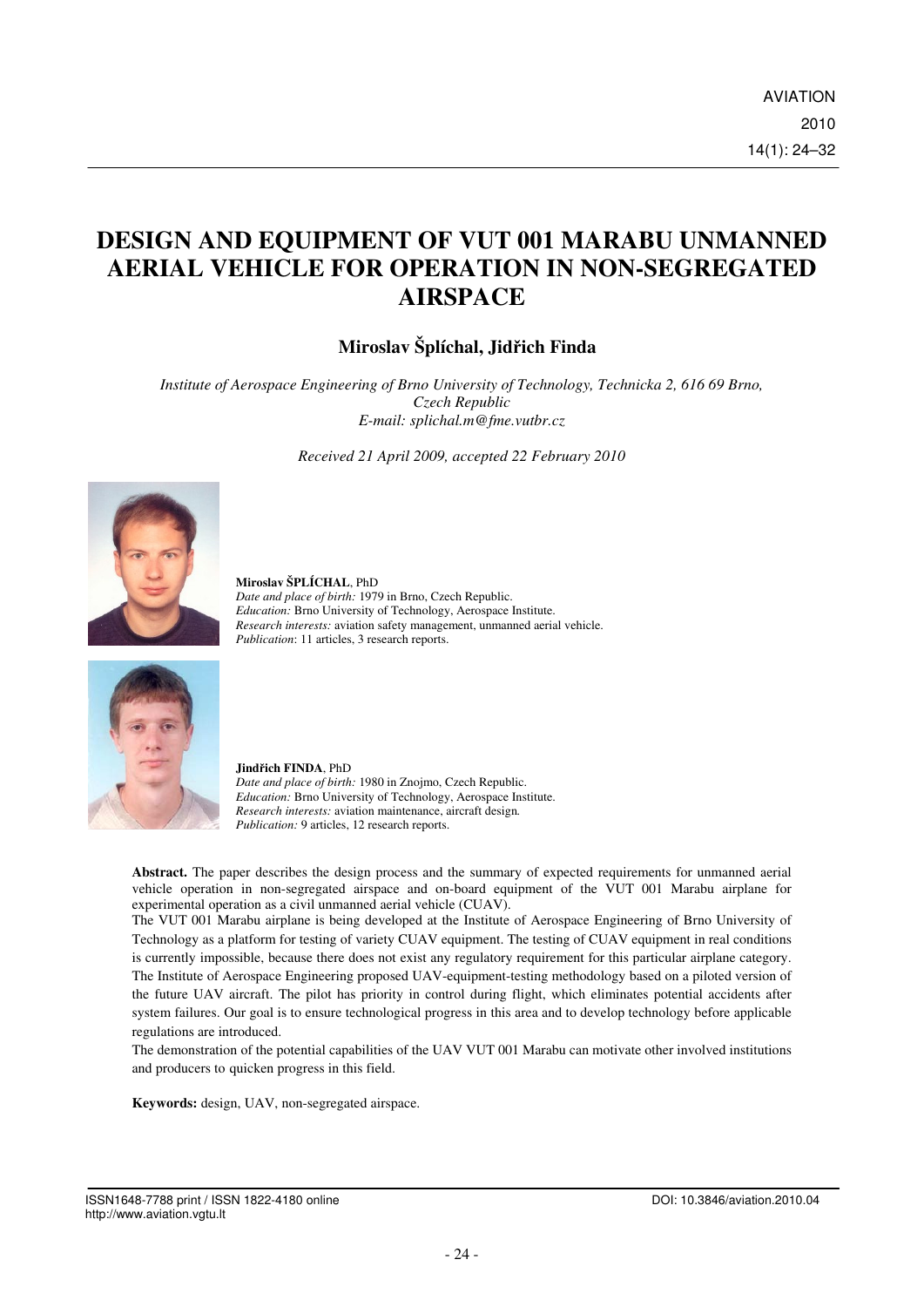# **1. Introduction**

For the successful utilisation of unmanned aerial vehicles (UAV) in civil airspace, it is necessary to solve problems related to full UAV integration in the airspace structure. Civil UAVs have to be able share the airspace with other users without safety impact. Today, segregated airspace is used for the operation of UAVs. This means that there are many limitations on the full utilization of the advantages of UAVs. The non-existence of clearly defined requirements and rules for the airworthiness and operation of UAVs is a barrier against the future evolution of UAV applications in Europe. There are many organisations and interest groups dealing with these problems, but many questions are still open or they are only partially solved. The evolution of UAVs is aimed mainly at the small and simple UAVs usually with max. take-off weight up to 150 kg or non-military UAVs.

The Institute of Aerospace Engineering (IAE) of Brno University of Technology wants to contribute to the solution of this problem with its VUT 001 Marabu grant project. We want to help create interest between potential users and national authorities to solve this barrier. The VUT 001 Marabu project combines a piloted experimental aircraft and UAV airborne equipment for joint testing in real conditions. The size of the airplane offers suitable capacity for the tested payload. The pilot onboard the experimental airplane ensures safety and enables flights in compliance with current legislation. Our goal is stepby-step evolution from fully piloted aircraft to unmanned aircraft with attention on safety.

# **2. Utilisation of UAVs in non-segregated airspace**

Non-segregated airspace can be controlled, i.e. airspace where air traffic service (ATC) is responsible for safe separation between aircraft or uncontrolled airspace where pilots are responsible for safe separation between aircraft. In this airspace, ATC provides only an advisory role.

One of UAV characteristics is variability in flight performance from RC model characteristics to small business jet characteristics. UAVs have to follow ATC commands and procedures with the same efficiency and safety as piloted aircraft for the successful integration of UAVs into the controlled airspace. Form this point of view; large airplane is more suitable as a platform for UAVs. Similarly, flight characteristics allow using the existing ATS procedures without the necessity of developing new procedures. UAVs that require special procedures, such as mini and micro UAVs, cannot operate in non-segregated airspace even in the short-term future. Large scale is an advantage for visual contact with a UAV by other airspace users. The present popularity of mini and micro UAVs is result of their availability and low price of suitable onboard equipment (Splichal 2007).

Advantages of large size UAVs in non-segregated airspace:

# *Economy:*

The UAV solution should be acceptable in terms of price and able to integrate different components for an intended mission. The sum of all expenses for a UAV solution has to be lower than the expense for conventional piloted aircraft. High costs reduce the competitive advantage, except for dangerous life missions. UAV equipment should preferably be existing technologies before special technologies are developed for one UAV type. The initial use of UAVs can be expected in areas as:

- national security (monitoring areas of interest, traffic, infrastructures etc.),
- environment monitoring,
- communications (signal retranslation, monitoring, radio equipment verification). This area can be better covered by large UAVs.

They have greater endurance and payload capacity. The disadvantages are high costs for acquisition and maintenance.

# *Safety:*

An autonomous flight control system inherently removes human operator intervention from vehicle functionality. The capability of an aircraft of considerable mass, travelling at high velocity, to cause damage to people or property is substantial. It is critical that the flight control system should include several flight modes. Special attention had to be given to UAV behaviour in the air when contact with the ground station is lost. Small UAV can be hard to detect, both by radar and visually. Large UAVs can have back-up systems thanks to their higher payload capacity. There is also the possibility to use the same certified equipment used for piloted aircraft. These are benefits for safety.

# *Capability:*

UAV for the civil sector must be able to navigate long and short distances with the ability to adapt to wind conditions and to altitude constraints. This involves the ability to fly direct paths between waypoints, and to accommodate for weather conditions to minimize cross track errors. The Command and control package must be adaptable to allow for integration with a variety of fixed wing platforms. Furthermore, competition requires that the vehicles should be able to automatically take off and land. This allows the operator's workload to be decreased. Large airplanes are suitable for these requirements.

# *Reliability and maintainability:*

This is directly related to system safety. UAVs have to be able to operate in changing conditions a have to minimize risks of losing of the aerial platform or onboard instruments. Bigger dimensions can make airframe more robust and easily maintainable. The power unit can be the same as the power unit for piloted aircraft. This makes the UAV more reliable.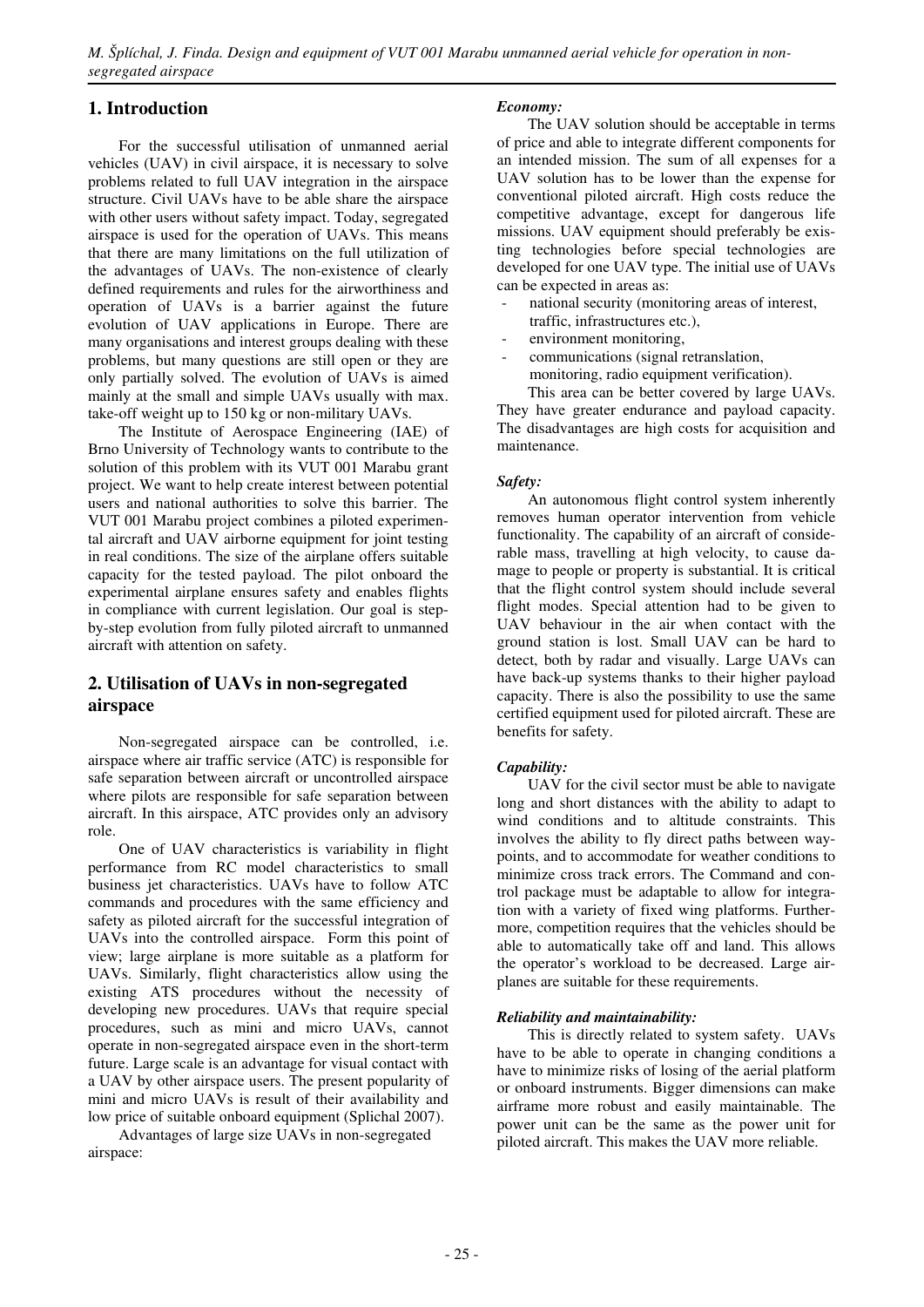### **2.1. Description of Czech Republic airspace**

The Czech Republic has a small area (only 78.866 km<sup>2</sup>). The country is located in central Europe and both commercial airplanes and sport planes intensively use the airspace. According to ANS, in 2008 was a record peak with 1759 IFR flights per day (until December,  $5<sup>th</sup> 2008$ ). The amount of VFR-rule flights is not included. Over 1200 airplanes with MTOW higher than 450 kg and 4400 ultra-light airplanes, including paragliders, are registered in the Czech Republic.

Czech Republic airspace has the following airspace classes in accordance with ICAO airspace classes:

- C class airspace, above FL 120 to FL 195 VFR flights are prohibited;
- D class airspace, typically for CTR civil and military airports;
- E class airspace, from 300m AGL to FL 95. Over FL 60, transponder is required;
- G class airspace, from GND to 300 AGL, only for VFR flights.

Segregated spaces such as terminated restricted area, terminated segregated area, and prohibited area are part of the airspace. Czech army and air force usually use these airspaces. The total area of segregated space represents approximate 35 % of lower airspace.

The situation in Czech Republic airspace indicates very limited space for UAV operations in non-segregated airspace. UAVs in non-segregated airspace will be operated only under IFR conditions and only in controlled airspace because of safety reasons. Under altitude 1850 (FL60) is unknown VFR traffic without precision radar surveillance. In an ideal situation, all flights will be made under IFR conditions. Take-off and landing under IFR conditions require an airport with controlled traffic. The Czech Republic has only four aerodromes that satisfy this requirement.

The Czech Republic presently has no legislation for UAV operations in non-segregated airspace. Current legislation allows operation of UAVs by civil aviation law, but only under special approval issued by the national civil aviation authority. The main user of UAVs in the Czech Republic is the army. In the civil segment, several small UAVs are operated. A similar situation exists in other European countries.

Today situation in Czech Republic theoretically allows use C or D class of airspace for UAV operation under IFR conditions. The use of publicised routes is necessary in C class airspace. Routes above FL 100 have max IAS M=1 and are designed for commercial airliners. In E class airspace, IFR flight is theoretically possible, but under FL 95 unknown traffic like sailplanes, paragliders, etc. is possible. Only one route, mainly for training flights, is publicised in lower airspace. It is necessary to have freedom in airspace to use the full potential of UAVs. In the future, it is necessary to also use lower flight levels for some UAV missions. Sharing lower altitudes with other unknown traffic needs UAVs with special capability. Development of such UAVs and special technologies in the nonexistent legislative

environment is risky for private subjects but an opportunity for university research.

# **3. Description and design process of VUT 001 MARABU project**

The design process of every new aircraft prototype has not only a technical level (technical parameters, data, computer models, and design documentation), but also important human factors, (design team cooperation and consonance). This part of the paper is dedicated to a description of the VUT 001 Marabu design process and its impact on the knowledge and activities of the Institute of Aerospace Engineering (IAE).

# **3.1. Project history**

The Institute of Aerospace Engineering has participated in Czech aircraft industry projects in different fields of aircraft design (design of aircraft, strength, aerodynamics and reliability analyses and statics, and dynamics tests of aircraft structures). It was typically practical realization based on specific requirements.

In 2005, Prof Pištek brought together part – the VUT 001 Marabu. The Czech Ministry of Industry and Trade also supported the entire project under the grant FI-IM3/041 ("*Design and realization of VUT 001 Marabu aircraft for UAV applications in the civil sphere*"). A list of partners involved in the grant project and description of their activities is in table.

Table shows the novel concept for the development of the experimental airplane – a mixture of industrial partners and academia under the lead of the university partner (academia). The VUT 001 Marabu should provide an experimental platform for testing UAV equipment and step-by-step integration of UAV systems.

The VUT 001 Marabu project is the first aircraft fully designed and also produced by the IAE. This means primary design, detailed design work and analyses, the CAA approval process, and manufacturing. This had a great effect on design organization. Connect of young specialist teams and typical industrial rules were created. This type of organization is not typical for universities. Although many of the institute workers have significant scientific experience and extensive experience cooperating with industry, complete aircraft design is new experience for them. Prof Pištek, leader of many Czech industrial projects, has an important role in project management. Engineers and postgraduate students can work on small tasks of project design and manufacturing.

### **3.2. VUT 001 Marabu description**

The basic requirements for the VUT 001 Marabu project were: that the airplane needs to have an empty space in the fuselage nose part for sensors, acceptable operational endurance, and MTOW up to 600 kg. The structure should enable simple integration of systems for UAVs (Pištek 2009).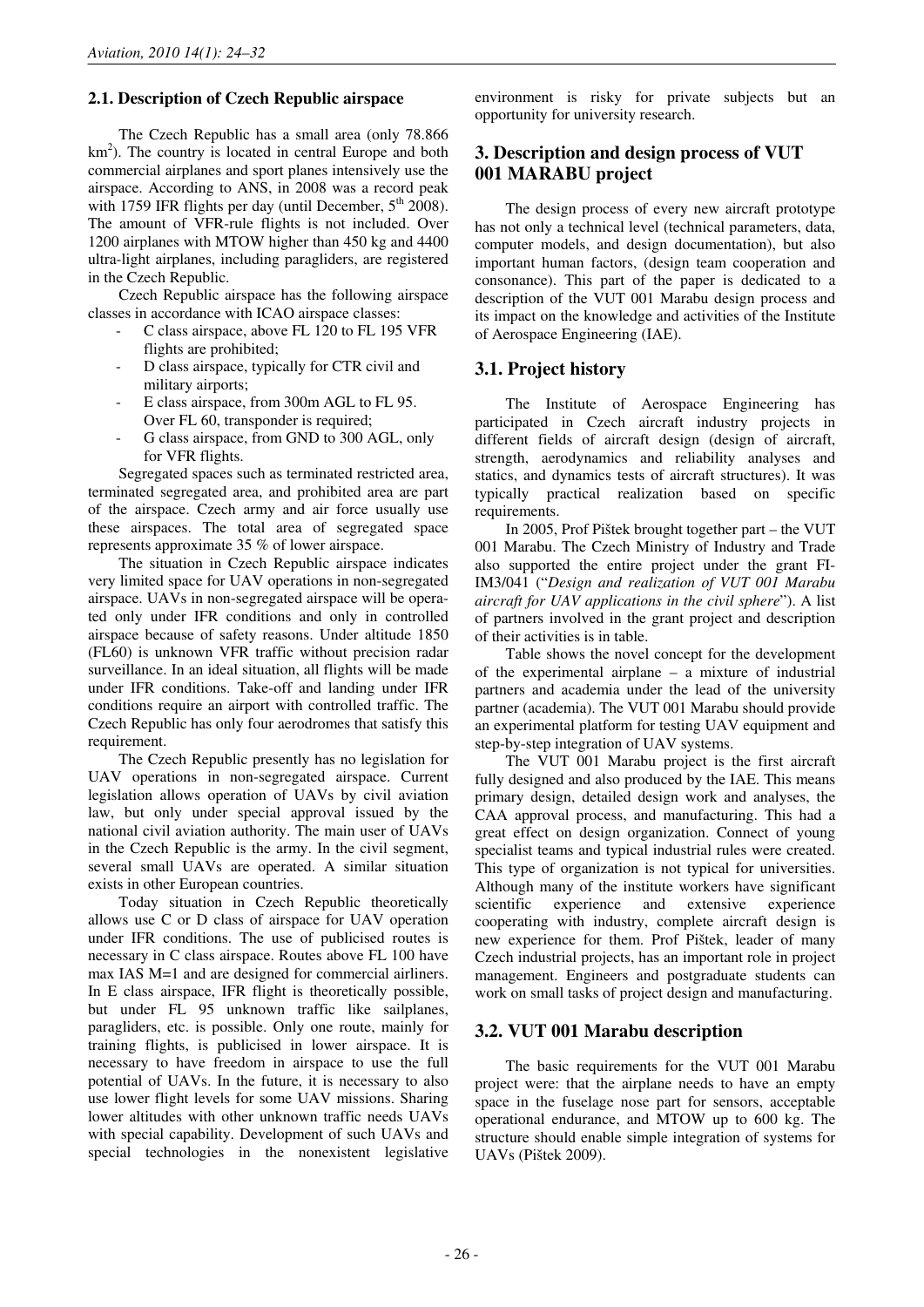| <b>Partner</b>                                                                 | Role in the consortium | Activities in the project                                                                                                                     |
|--------------------------------------------------------------------------------|------------------------|-----------------------------------------------------------------------------------------------------------------------------------------------|
| Institute of Aerospace Engineering /<br>Brno University of Technology<br>(IAE) | Coordinator            | Design of experimental aircraft, participation on fuselage<br>production, final airplane assembly, holder of "Permit to Fly",<br>test flights |
| Prvni brnenska strojirna Velka Bites<br>(PBS)                                  | Partner                | Production of TJ100M jet engine, further development and<br>optimization of small jet engines for UAVs, experiments with<br>the jet engine    |
| Jihlavan – Airplanes $(JA)$                                                    | Partner                | Production of airplane metal structures (wing, horizontal tail<br>unit), control system for flaps and trim.                                   |
| Plast Service (PS)                                                             | Partner                | Production of airplane composite structures (fuselage)                                                                                        |

**Table.** Partners involved in the VUT 001 Marabu project

The abovementioned requirements led to the development of an airplane with a rear-mounted propeller powered by a piston engine supplemented by a small experimental jet engine. The technological platform selected for realization included the combination of the composite fuselage and all-metal wing. The design of the aircraft from scratch enabled optimisation of the airframe for a wide variety of missions. CS-VLA regulation is applied to the design of the VUT 001 Marabu (EASA… 2003).

The basic concept uses a rear-mounted propeller to enable the integration of sensors in the nose (such configuration is not typical in the given aircraft class). In the design of systems, attention is given to functions important for future integration of UAV systems into the airplane. The VUT 001 MARABU is an experimental test-bed for wide variety of UAV systems and related equipment. Within the size of the aircraft (max. take-off

weight of 600 kg), the move towards the concept of a more electric aircraft is done as far as practically possible. This should offer a significant advantage for the integration of UAV systems into VUT 001 aircraft compared to existing conventional aircraft.

### *Structure, geometric and performance characteristics*

The aircraft has a combined structure composed of glass fibre composite fuselage, metal wing, and horizontal tail unit (Fig 1). The major reason for the combined structure is the reduction in developmental risks and the reduction in development time for the airframe. The metal wing structure and horizontal tail unit were taken from the successful aircraft Rapid200 (developed also at the IAE). Only the fuselage, made of composite materials, is completely new.

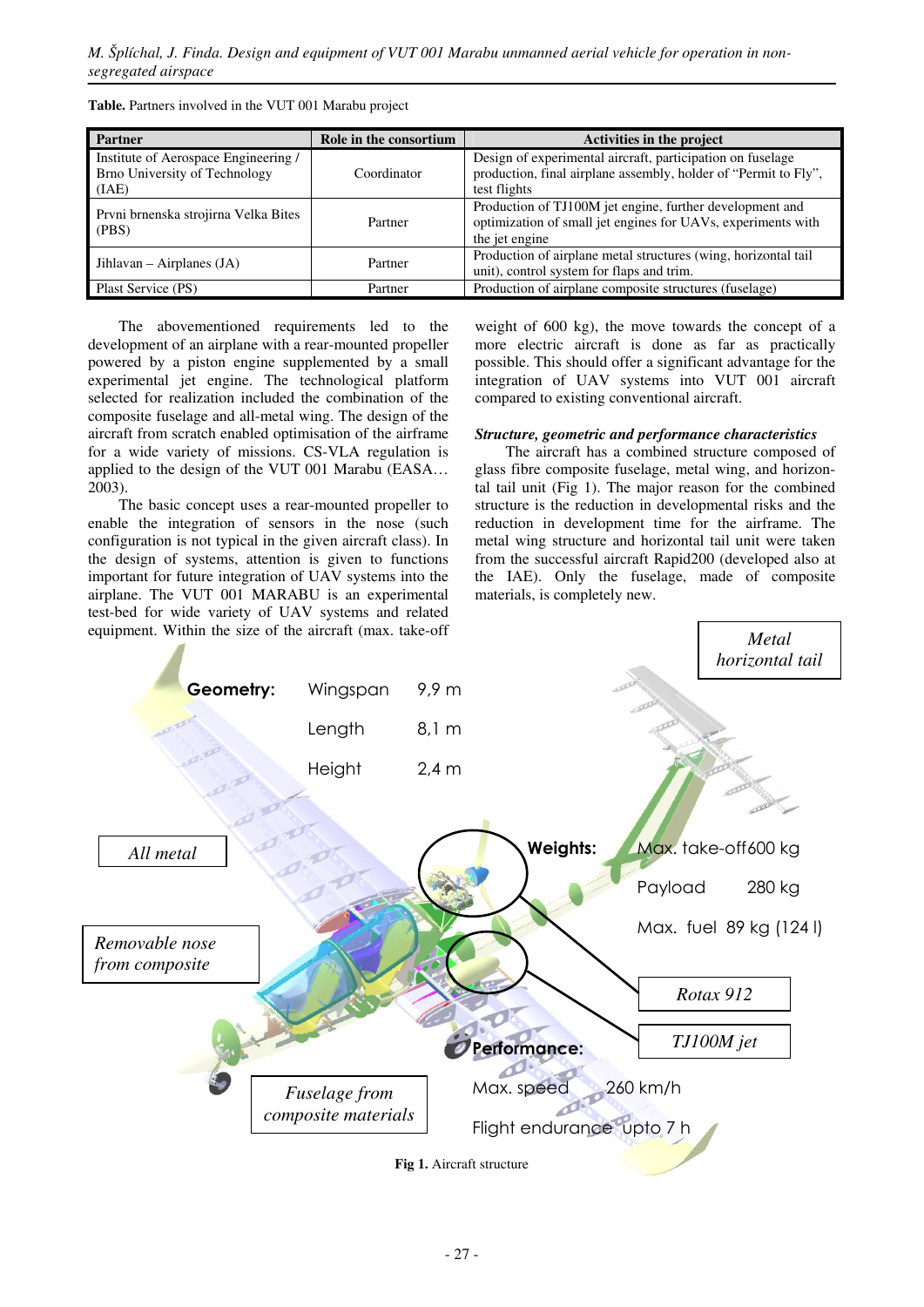The aircraft has significantly larger fuel tanks than conventional aircraft in the same category. Besides two classic fuel tanks in the wing centre section (taken from the original Rapid200), two additional fuel tanks are installed in the leading edge of the outer wing. A total of 124 liters (89 kg) of fuel gives the airplane ability to perform up to **7 hours of continuous flight** (in configuration with only the piston engine). This enables the simulation of typical UAV missions.

The current prototype with a jet engine reduces the fuel available for the piston engine to the two outer fuel tanks. Fuel tanks in the wing centre section are reserved for JET A-1 fuel (for TJ100M engine).

#### *Primary design*

VUT 001 Marabu project went through the process of finding an optimal concept. Constraints related to partners, the grant goal, technological requirements, organization, and time limits had to be taken into account. Basic views of the aircraft were created (AUTOCAD software was used). The 3D-model was created with Catia 5V14 software. This model was modified and developed (Fig 2).



**Fig 2.** Evolution of VUT 001 Marabu concept

#### *Aerodynamics analysis, flight performance and characteristic , c.g. position and load*

The chosen aircraft concept and the conceptual design of the structural elements were analysed. Aerodynamic optimisation of the shape of the fuselage was performed using *Fluent 6.3, Ansys Icem CFD, and Tecplot 10* software (Fig 3). Flight performance, characteristics and c.g. position analyses were solved analytically and by using *AAA* software. The exact positioning of wings, empennage, engine, pilots, equipment and fuel was defined in this step. The main parts load of the aircraft airframe, gear, control system, and engine bed was computed. CS-VLA requirements were applied and *GLAUERT* software was used for the calculation of wing lift distribution.



**Fig 3.** Optimisation of VUT 001 Marabu fuselage shape

#### *Design process, kinematics, and strength analysis*

Solving aircraft design problems is always an iterative process. The optimal solution of design, strength, and technological requirements is searched for. Design work is influenced by the need for cooperation and the time schedule. *Catia 5V14* software was used as the basic instrument for design. *Patran/Nastran* and analytical calculations was used for strength analysis (Fig 4). *Mathcad* was used for control system kinematics and load.

### **3.3. Manufacturing**

Basic structural components are manufactured with the cooperation of all partners. The interior parts of the fuselage and general assembly are done in the working room of the Institute of Aerospace Engineering. Direct feedback from the manufacturing process helps to improve knowledge on detailed optimal procedures in the area of composite structures (Fig 5).

# **4. Proposed development of VUT 001 Marabu airplane**

As mentioned above, a piloted airplane is a good platform for development and testing of airborne equipment for UAVs in today's legislative situation. It will enable an easier transition from piloted aircraft to full UAV operated in non-segregated airspace, especially in the development of sense-and-avoid technology. The pilot onboard can ensure safety and take corrective action when failures of technology occur. Our airplane can test equipment in real conditions and search for weaknesses. The development of the VUT 001 is planned in several phases.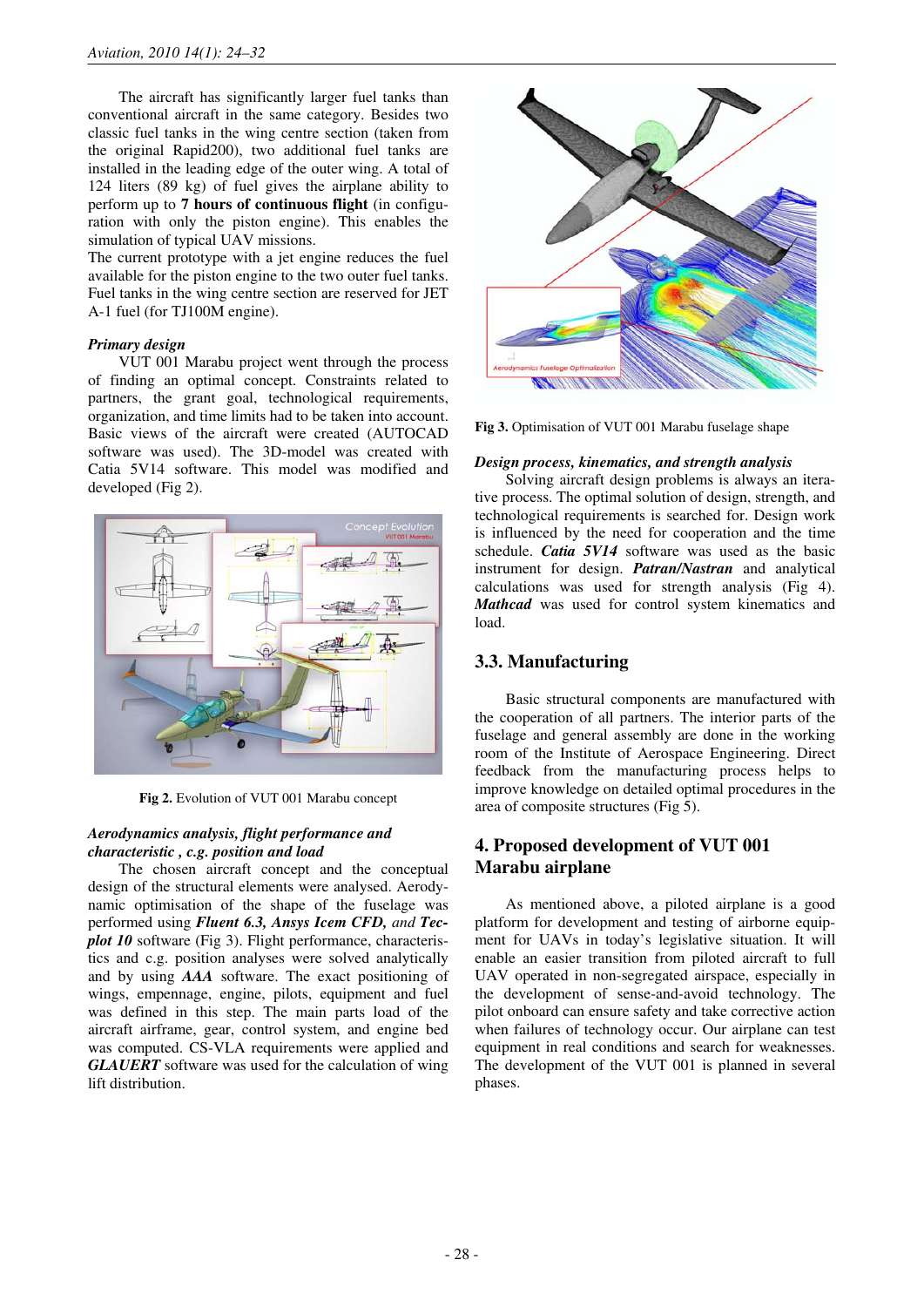*M. Šplíchal, J. Finda. Design and equipment of VUT 001 Marabu unmanned aerial vehicle for operation in nonsegregated airspace* 



**Fig 4.** VUT 001 Marabu design and analyses



**Fig 5.** VUT 001 Marabu manufacture

*First phase***:** development of the piloted airplane, and testing of flight characteristics in whole flight envelope. The Brno University of Technology and particularly the IAE (in cooperation with other institutes) developed *Flight Data Acquisition System* to support in-flight measurements for various projects

(Popela *et al*. 2008). Particular attention in the application of the system is given to UAVs, enabling the automation of the measurement process and simplifying the integration of the measurement system into the aircraft.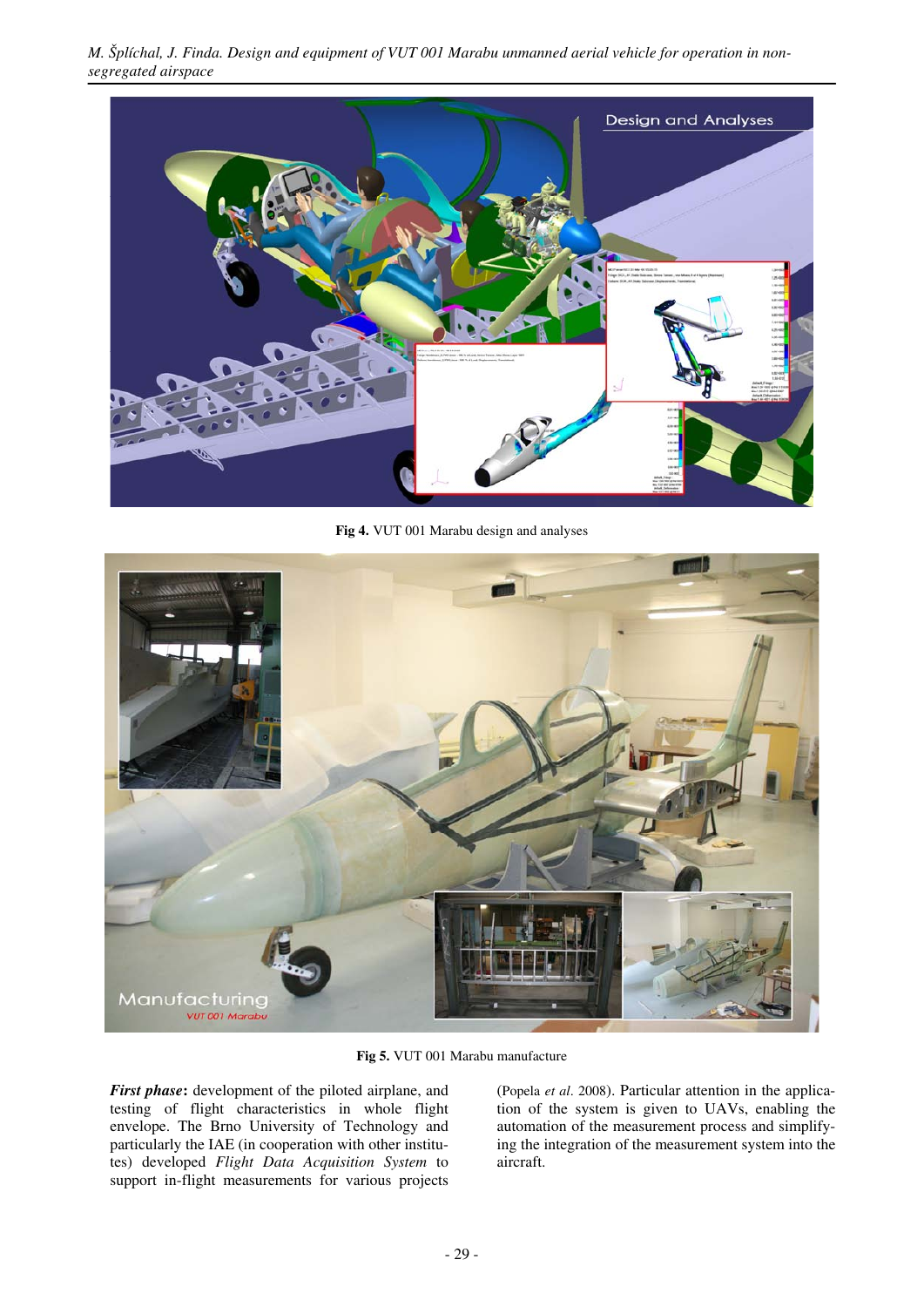Another goal of this phase is the selecting suitable sensor, equipment and testing its onboard integration. The development of new equipment is usually very expensive and time consuming. We intend to use existing equipment for conventional airplanes and existing equipment for UAVs.

*Second phase***:** development of "sense-and-avoid" technology. In this phase, the pilot is still onboard. The pilot has full priority in control of the airplane. This demand can be fulfilled only by classical mechanical control. The pilot has to be able to override all autopilot actions. This is a complication for aircraft control. Such an autopilot needs special strong actuators with a clutch. For the VUT 001 Marabu, we plan a solution which integrates the pilot into the chain of control. We use standard servos for autopilots used in small airplanes. This solution does not guarantee control of the airplane in all phases of flight, and therefore the pilot will assist in accordance with instructions displayed on the multifunction flight instrument.

*Third phase***:** focus on development of the control system for autonomous flight without the pilot onboard. The control system will be designed as on other large UAVs with actuators directly connected to control surfaces. The ground station for control will simultaneously be designed. This phase solve human factor related issue. Operator UAV has to have correct situational awareness. This need develop suitable data presentation on ground station.

### **4.1. VUT 001 Marabu Equipment study**

There are rules defined by the ICAO for avoidance in non-segregated and uncontrolled airspace (see Annex 2). In the Czech Republic, the equivalent regulation is L2. The rules for VFR traffic are set up on the principle of "see and avoid". In the UAV category the term *sense and avoid* is used. Requirements for this UAV capability were first defined in the British regulation CAP 722. A UAV must be able to satisfy this specification concerning separation and collision avoidance capabilities:

- Detect and avoid traffic (air and ground operations) via Rules of the Air;
- Detect and avoid all airborne objects, including gliders, hang-gliders, paragliders, microlights, balloons, parachutists, etc;
- Avoid hazardous weather;
- Detect and avoid terrain and other obstacles;
- Perform equivalent functions, such as maintaining separation, spacing and sequencing that would be done visually in a manned aircraft.

These specifications require having on board equipment for reliable detection of other traffic in a minimum range of 5 km. This is the minimum visibility range for VRF fights. The pilot has about 30-90 seconds to detect and avoid an obstacle. The pilot can detect the obstacle by sight. For a UAV, we can use various types of technology for detection such as:

- radar data analysis,
- picture analysis from optical sensors.

Support for these primary detection methods can be:

- infrared spectrum analysis,
- transponder response monitoring,
- air radio broadcasting, and vector and signal intensity monitoring.

For operations in controlled airspace the same equipment is required as for piloted IFR flight. In the Czech Republic, RNP 5 is required for operating outside ATS routes within FIR Praha above FL 95. Under FL 95 RNPs are not defined, but for operation outside of ATS routes high navigation accuracy is expected. Basic equipment for IFR flights is one VOR receiver, ADF, DME, and one ILS receiver. Other additional equipment can be required depending on the ATS route.

Suitable technologies that cover these requirements are on the market today. High-resolution cameras with analysing software are commonly used in transport. Low power radar is also commercially available for small UAVs. It is possible to use the same radio navigation instruments as are used for piloted aircraft. Many instruments for piloted aircraft have the capability to communicate with others by data interface such as a serial link, USB port. It is easy integrate these instruments in a system. A possible scheme for the onboard equipment of the VUT 001 Marabu is in figure 6.

The anti-collision block presents an interesting element. Different sensors that detect surrounding traffic and calculate avoidance manoeuvres are concentrated in this block. A stereo camera is the major sensor. Detection and tracking algorithms characterise global scene motion, sense objects moving with respect to the scene, and classify the objects as threats or non-threats. The big problem is false detections. The radar can contribute to eliminating them.

Onboard equipment communicates through an optical network. This provides higher data transfer capacity and is resistant to electrometrical interference. Two autopilots are a common solution for large civil aircraft. To improve reliability every autopilot has its own sensors and actuators. The VUT 001 Marabu can use standard aviation equipment such as VOR receiver, inertial navigation, and aeronautical sensors. Most avionic equipment has data output which uses standard communication protocol. It is relatively easy to integrate such avionics in a system. The advantage of this approach is saving money and time for the development of special equipment.

Datalink is a critical component in every UAV. For safe operation, it is necessary to have a reliable connection. Many solutions are currently on the market for UAV datalink, but there are still no clearly defined frequencies for UAV operation. Another problem is satellite Datalink; civil UAV can use only commercial satellites. It is necessary to solve the problem with data security and reliability. We will test a variety of Datalink connections in the VUT 001 Marabu project. Data transfer by satellite connection is expensive; in the initial phases of the project UHF frequencies will therefore be used.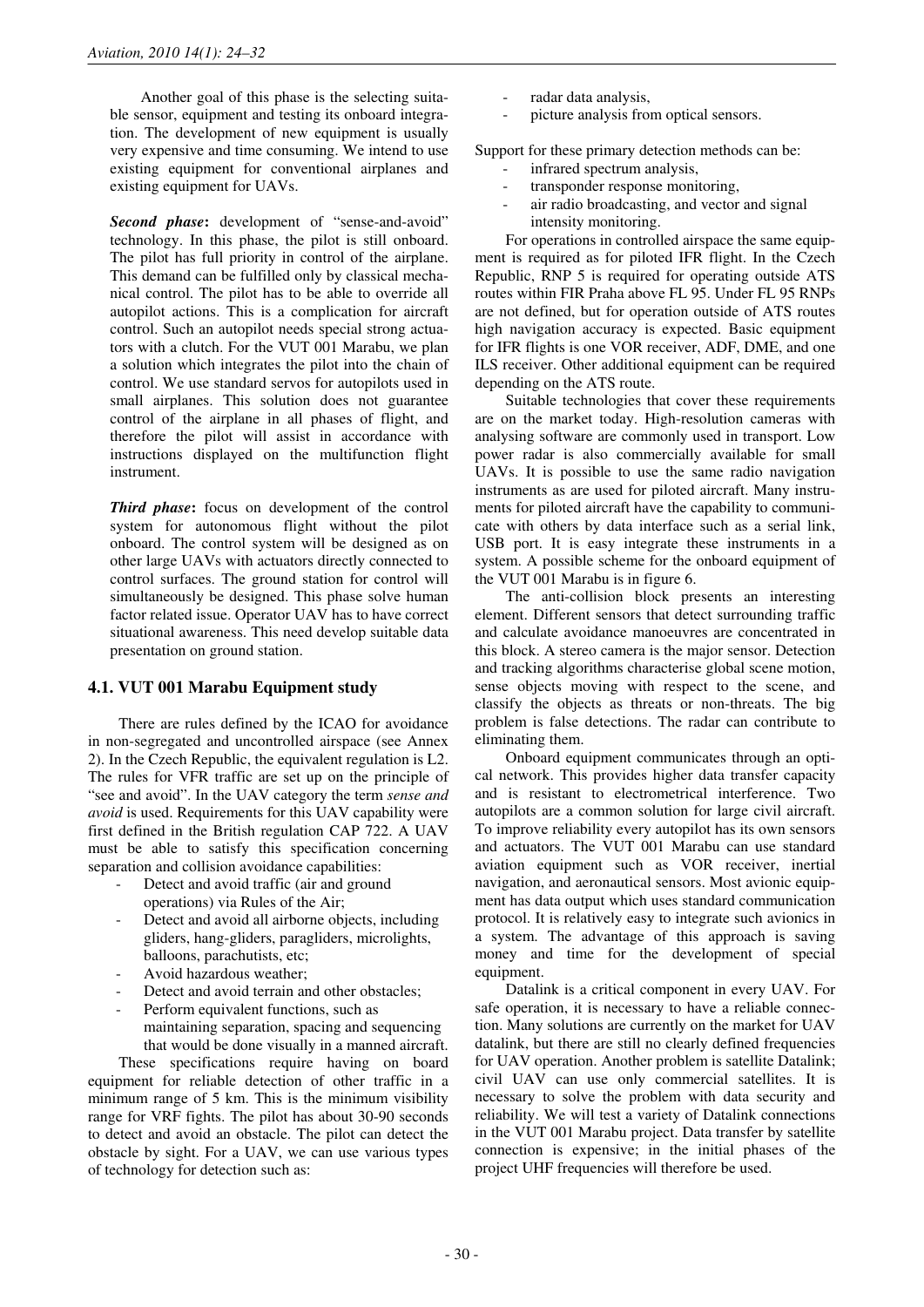

*M. Šplíchal, J. Finda. Design and equipment of VUT 001 Marabu unmanned aerial vehicle for operation in nonsegregated airspace* 

**Fig 6.** Design of onboard equipment for operation in non-segregated airspace

# **5. Conclusion**

For future massive use of UAVs, it is necessary to achieve the same level in the use of airspace as for manned aircraft. UAVs need the capability to share non-segregated and uncontrolled airspace with other users including gliders, hang-gliders, paragliders, microlights, balloons, and parachutists.

Brno University of Technology (BUT) and the IAE will support the development of new technology with our VUT 001 Marabu airplane.

The VUT 001 Marabu is the first project fully realized (including production) at the Institute of Aerospace Engineering. Its concept and design meet all current requirements, and it provides space for future enhancements. Now, the basic design of the prototype is finished, and the design of systems and equipment is still in progress.